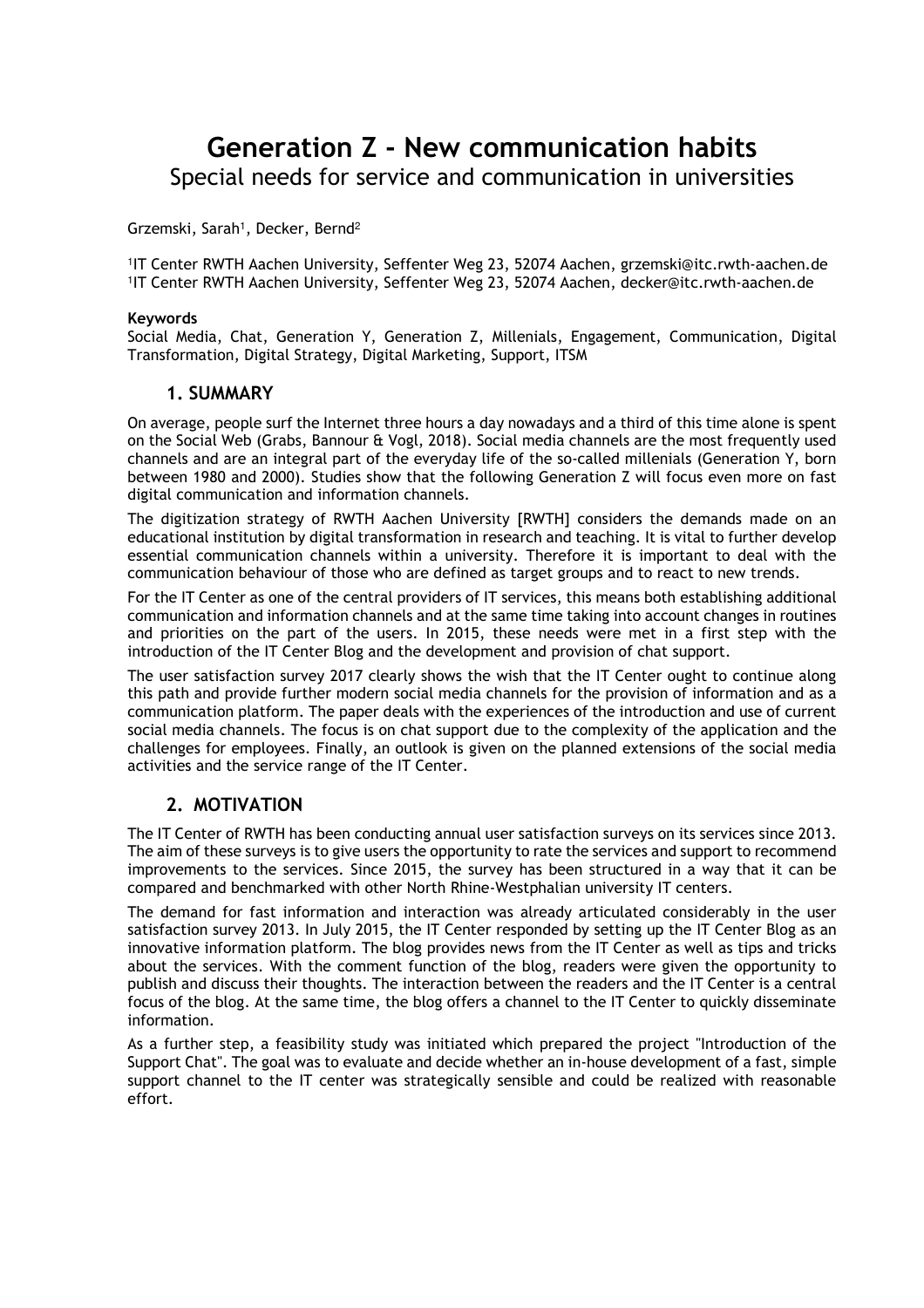# **3.THE SUPPORT CHAT OF THE IT CENTER**

In 2014, the IT Center conducted a status quo analysis of its key competitors. The goal was to determine whether and by who chat support had already been established. The analysis covered TU9 universities (TU9, 2019), the IDEA League network (IDEA League, 2019) as well as selected other institutions such as Forschungszentrum Jülich and the University of Cologne. Except for Delft University of Technology (NL), there was at that time no IT Center-like institution with chat support. The use of chatbots has also been discussed at that time, but the steering group of the IT Center clearly positioned itself against the use at the time. The decision at that time was based on the limited technical possibilities of these automated systems. The steering group deliberately decided to have the chat requests answered by employees.

After having evaluated all results, the head of IT Center decided in 2015 to offer users an additional innovative communication channel in the form of Support Chat.

In order to realize a chat solution adapted to the processes of the IT Center, the Support Chat was implemented as in-house development. The Audience Response System - direct feedback - already developed for RWTHApp (Politze & Decker, 2014) and established in teaching was reused as the basis for this.

## **3.1. Implementation challenges**

The requirements analysis for the realization of the chat identified the following challenges: development of a front-end for users and a backend for employees, integration into the ITSM processes of the IT Center, formal guidelines for the general use of the chat, organizational framework conditions and employee qualification.

In addition, a time schedule was drawn up which foresaw a test phase in the winter semester 2015/2016 with integration of the chat support into the documentation portal of the IT Center as a web chat. The go live for the integration into the RWTHApp was planned and realized during the summer term of 2016. At the same time the test phase was finished.

At the end of 2017, the IT Center once again addressed the topic of chatbots in a project within the context of the central LMS RWTHmoodle (RWTH Aachen University, 2019). Experiences from the project showed that chatbots cannot be used in a target-oriented way in the context of teaching. However, the technical development of chatbots has progressed so far that it will be discussed again whether they can be used in Support Chat.

## **3.2. Goals for the introduction of chat support**

Two different approaches were taken into account when defining the objectives: on the one hand, the strategic aspect had to be placed in the foreground. The IT Center was the first IT institution of the universities surveyed to offer its users a fast, modern and simple communication channel for support requests. At the same time it was made clear that the IT Center is ready to respond to the wishes and suggestions of its users.

On the other hand, the objective was to achieve a quantitatively significant reduction in inquiries by e-mail and telephone. The reason for this is that answering inquiries by e-mail or telephone takes much longer. Furthermore, the Support Chat was integrated into the ISTM processes of the IT Center and the opportunity was created to use the Support Chat via various entry points. In order to get used to the new kind of support, the chat was integrated into two less support consuming applications (RWTHApp, eduroam device management) and the IT Center documentation portal. In June 2019 the implementation into the LMS RWTHmoodle will start. This embedding in one of the most widely used applications is expected to increase the number of users.

In order to avoid unnecessary barriers, the Support Chat has been designed so that it can also be used by unauthenticated users.

## **4.CONCLUSION AND OUTLOOK**

Since 2015, both applications have been continuously developed further and relaunched in line with user requirements. The positive feedback on both applications confirms the decision made in 2014.